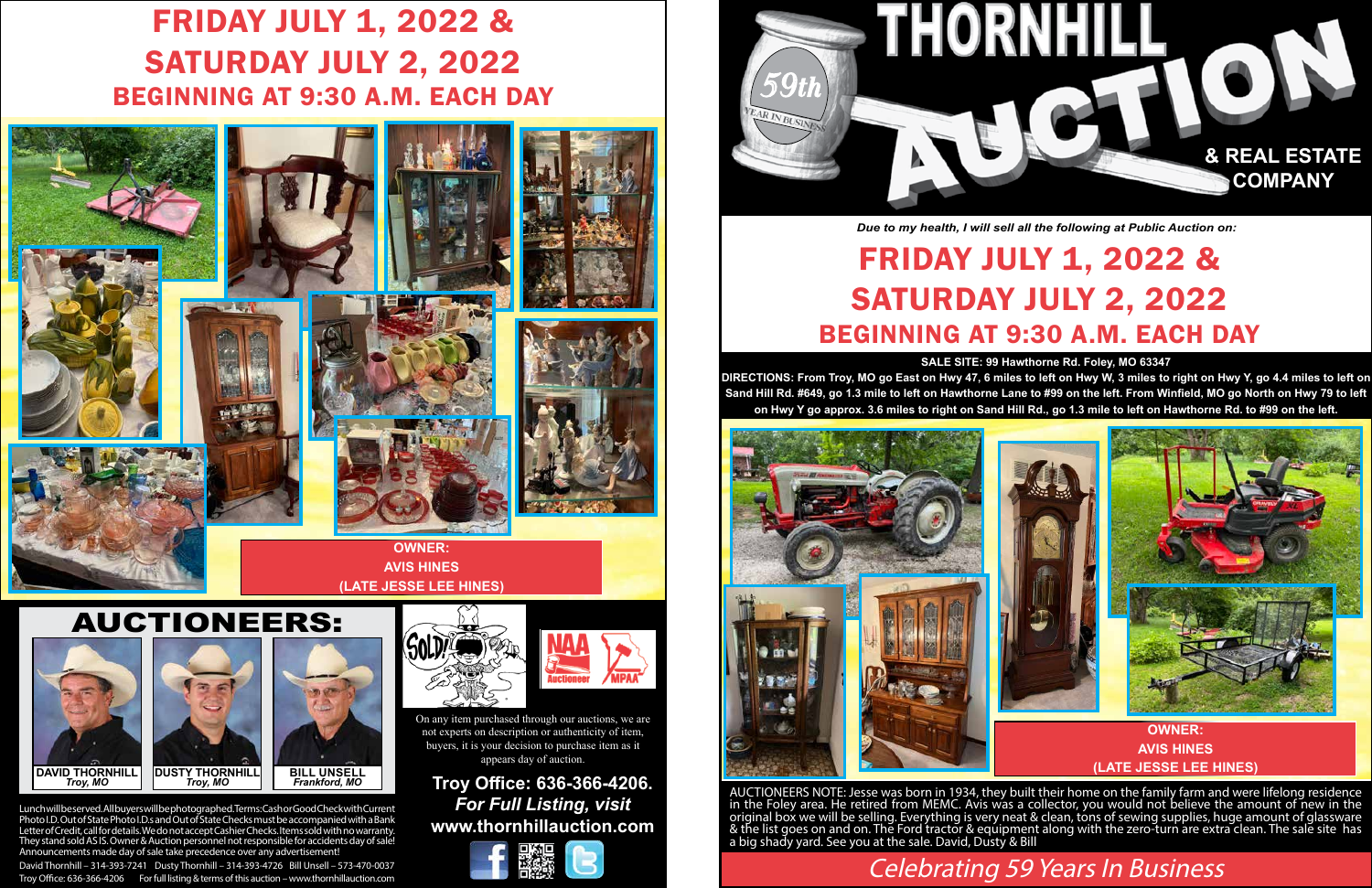

#### TRACTOR, FARM EQUIPMENT & TRAILER SELL SATURDAY AT 1:00 P.M. HOWARD MILLER GRANDFATHER



*1953 Ford 801 Powermaster, 3pt wide front end, 12V, new starter & battery, shows 2,163 hrs, sharp*



*Land Pride 6' 3pt finish mower, side discharge*

- Brush Hog Squealer 3pt, 6' Brush Hog - Gill 3pt, 7' adjustable blade

- 3pt Carry All
- Plow for Super C





*2017 5'x8' single axle trailer w/drop down ramp w/title, like new*

## LAWN & GARDEN (CHAINSAWS) SELL SATURDAY



*2018 Gravely XL Zero-Turn ZT-XL-52 lawn mower, bought new, 23 hp Kawasaki only 503 hrs*

- Reese hitch carry all

- Poulan rear tine garden tiller, like new

- Remington electric pole saw - Stihl MS 170, 16" chainsaw - Stihl FS 50 weed eater

- Agri Fab yard fertilizer spreader

- -
	-

- Fold up aluminum extension ladder - 16' aluminum extension ladder - Shovels, hoes, rakes, sharp shooter, axe

- Aluminum scoop shovel

- Car ramps
- 
- 
- 
- 

- Wheelbarrows
- 
- Toro electric blower
- 
- 
- 



- 2-wheel dolly

- - Grease gun
	- Galvanized funnels
	-
- 
- Lot gas cans
- Wedges

## SHOP TOOLS SELL SATURDAY

- Portable Craftsman 4.5hp, 20gal air compressor
- Popular mechanics roll around toolbox
- Bench grinder
- Profit Paasche air compressor
- 4" disk grinder
- Lot power tools
- Test Rite toolbox
- Open end box end wrenches
- Sockets & socket sets
- Craftsman 1 1/2hp router
- Craftsman shop vacuum
- 5gal portable air tank
- Craftsman sander
- Lot extension cords & drop cords
- Schauer battery charger
- Adjustable wrenches
- Hatchets & hammers
- Punches & screwdrivers
- Lot pliers
- Partial list
- MORGAN PORTABLE RED BARN STORAGE BUILDING SELLS SATURDAY (92" Wide By 12' Long)

#### LARGE DOLL & BEAR COLLECTION SELL SATURDAY (Most N.I.B.)

- Ashton Drake, sweetheart, yearbook memories - Chatty Cathy doll, in box - Franklin Heirloom dolls - Danbury Mint Hummel dolls: Friend or Foe, Little Fiddler & Umbrella Girl - Franklin Mint Diana Princess of Wales - Boyds TJ's Best Dress Bear - Raikes bears - Martha Pullens Dress Me doll collection - Victorian Ashlea - Misc. doll furniture - Very partial list, approx. 25-30 total

LARGE LOT CRYSTAL & PATTERN GLASSWARE SELLS BOTH DAYS (Pitchers, bowls, vases, cake stands, servers, salt & pepper, sugar & creamer, dinnerware, candlesticks, candy dishes, etc. approx. 200-300 pieces total) RUBY FLASH COLLECTION







LLADRO'S COLLECTION SOCIETY SELLS FRIDAY (Approx. 15-20 Pieces)

JIM SHORE COLLECTION SELLS FRIDAY



## LARGE COLLECTION ROYAL ALBERT OLD COUNTRY ROSE CHINA





# SELLS FRIDAY



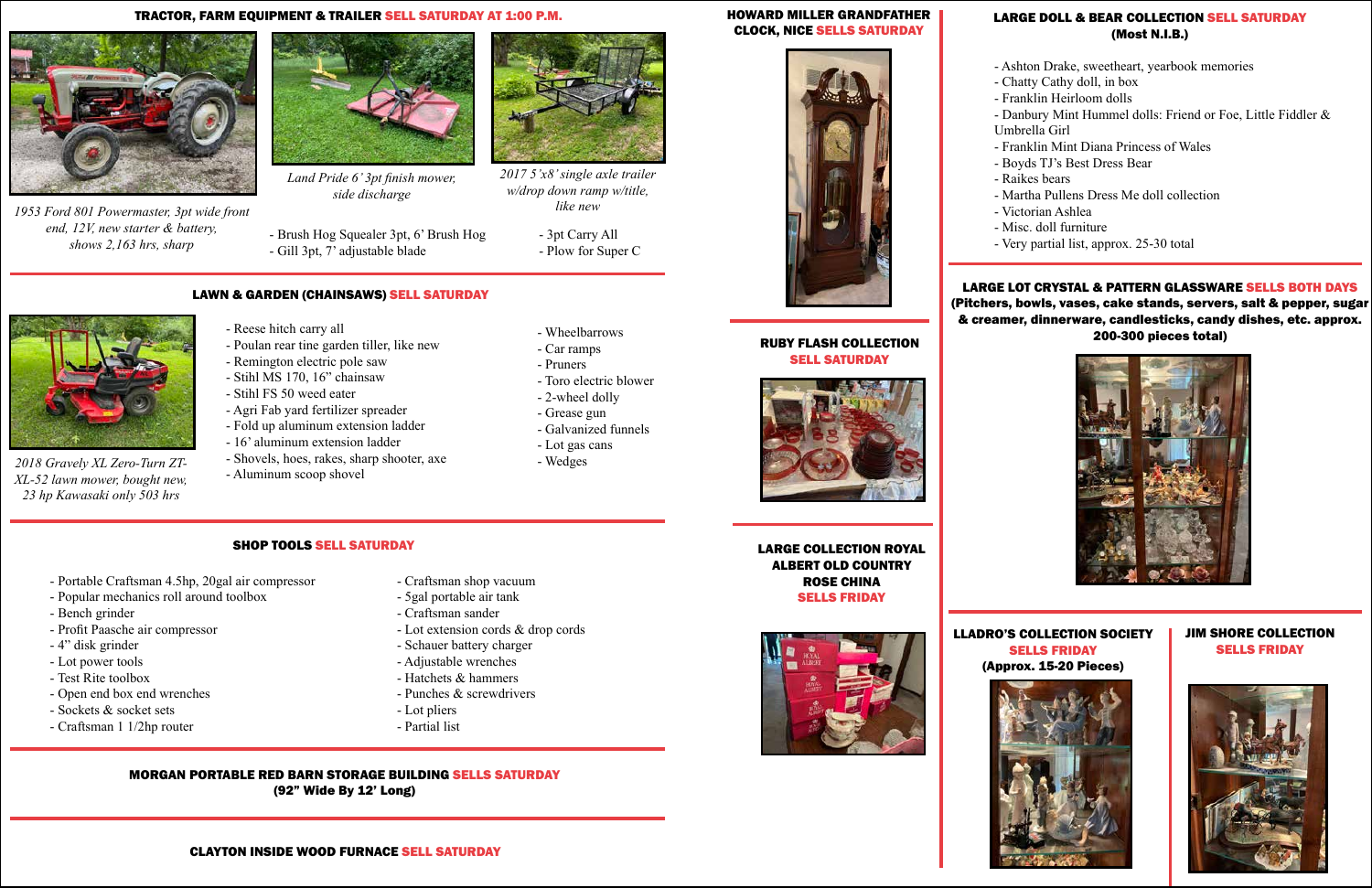## HOUSEHOLD & MISC. SELLS BOTH DAYS (Large Furniture Sells Saturday)



*Handmade corner hutch w/stain & lead glass doors*



*Handmade china hutch w/stain & lead glass panel doors*

- Kenmore 800 auto washer, white, nice
- Kenmore 90 plus service electric dryer, white, nice
- Thomasville pedestal type kitchen table w/4 chairs, nice
- Thomasville dining room table w/6 chairs
- Ethan Allen dining room table w/ chairs
- 4 extra dining room chairs
- 3 cushion sofa
- Samsung flat screen TV & base
- 3-piece full size bedroom set
- White wrought iron Queen bed
- Upholstered rocker, country look
- Leather recliner
- Victorian settee
- Glass & metal coffee table
- Handmade baby cradle
- Side chairs
- Dresser w/ mirror
- Large gold frame wall mirror
- Easel
- Bed side settee
- Officejet 6500A Plus Printer
- Large office desk & chair
- Campbell's candy N.O.S.
- Anchor Hocking N.O.S.
- Keep Safe floor safe
- Hot Cold 9" Laminator
- Sears Exercise 5000 bike
- Lot tins
- French Provincial 5 drawer chest
- Cuisinart pots & pans
- Health Master blender
- Lot silver plate serving piece
- Circulon 1350 watts electric fry pan: pots & pan sets
- Elite Gourmet old fashion ice cream maker N.O.S.
- West bend 10 cup coffee maker N.O.S.
- Colman 2 burner propane cook stove & lantern
- Pepper tree, pitchers, sugar, creamer, etc.
- Lot kitchen appliances; toaster, can opener

#### LARGE LOT STAIN GLASS & ACCESSORIES 75 + PIECES **SELL FRIDAY**

#### SEWING MACHINES & SEWING SUPPLIES **SELL FRIDAY**

- Set Goose China
- Lot Corning ware
- Lot Masquerade crystal
- Lot Dublin crystal
- Lot Studio Nova crystal
- Lot Fifth Avenue crystal
- Lot bedding
- Oneida servers
- Lot victorian repo electric lamps
- Jenn Air cooker, steamer N.O.S.
- Duck cookie jar
- Lot Norvelle flatware
- Lot stoneware baking bowls N.O.S.
- Large lot split hickory baskets
- Fans
- Repo gum or nut dispenser on stand
- NUwave infrared oven N.O.S.
- Crock pots
- Snack Master Pro
- Deluxe Juicer Braun
- Mirro matic 22qt canner
- Waffle cone maker N.O.S.
- Rooster lamp
- Set Express China
- Horseshoe sets
- 3 tier magazine rack N.O.S.
- TV trays
- Computer work center, N.O.S.
- Sunbeam iron
- Canning jars, canning supplies
- Step stools
- Oven ware
- Folding tables
- Lot floor and aerial rugs
- Jewelry boxes
- Lot handicap supplies
- Lot brass wall décor
- Very partial list

Approx. 6-20' trailer loads w/ majority new in box

#### JESSE BARNES PRINTS SELL FRIDAY

- Starlight in December (framed)
- October Radiance
- God's Promise
- Christmas Wish
- Grandpa's Farm
- Day Break
- Peace on Earth

#### SKUTT KILN SELL FRIDAY



#### CHARLES SUNNY PRINTS SELL FRIDAY

- The Rural Delivery - Evening Worship

#### LOWELL DAVIS PRINTS SELL FRIDAY

- Bob White
- Furry Family - Red Oak Missouri During

the War Years

- Singer Model #160
- Husqvarna Viking HUAB type P101/4370457
- Bernina Serger type 1100 DA 85794
- Delta Super Deluxe 202 BHA 3892
- Baby Lock Serger 5280 E
- Large lot fabric
- Sewing tables
- Lot yarn
- Lot sewing supplies
- New dress form; bust, waist, hips, in box
- Cutting table
- Scissors, shears
- Lot linens
- Euro-Pro iron
- Lot sewing books
- Approx. 2, 20' trailer loads of sewing supplies

#### 8 HAND EMBROIDERY QUILTS SELL FRIDAY

### PFALTZGRAFF SELLS FRIDAY (Large Lot Most N.I.B.)

#### BARBIE DOLL COLLECTION SELL FRIDAY

- 125+ new to old lot N.O.S. w/ boxes
- Lot Barbie books, ornaments, etc.

#### LOT FIESTAWARE SELL FRIDAY (7 Pitchers; Plate; Bowls; Servers; Etc.)



## LONGABERGER COLLECTION SELLS FRIDAY

## LAWN FURNITURE & DÉCOR SELL FRIDAY

- Woodard black wire mesh patio set; table w/ 4 chairs, server, 4 side chairs, like new
- 2 new patio umbrellas
- Porch bench
- Bottle tree
- 3 picnic tables
- Concrete flower basket
- Martin house
- Plant stands; wrought iron, etc.
- Concrete flowerpots; lot flowerpots; some cast
- Igloo doghouse
- 2 chain link yard gates
- Norelco security light N.O.S

## CHRISTMAS & FALL-HALLOWEEN DÉCOR SOME BOTH DAYS (Approx. 2, 20' Trailer Loads)

## LARGE PLATE COLLECTION SELLS BOTH DAYS (W.T. George & Bradford Exchange, Etc.)

50+ PICTURES & FRAME WALL DÉCOR SELLS BOTH DAYS